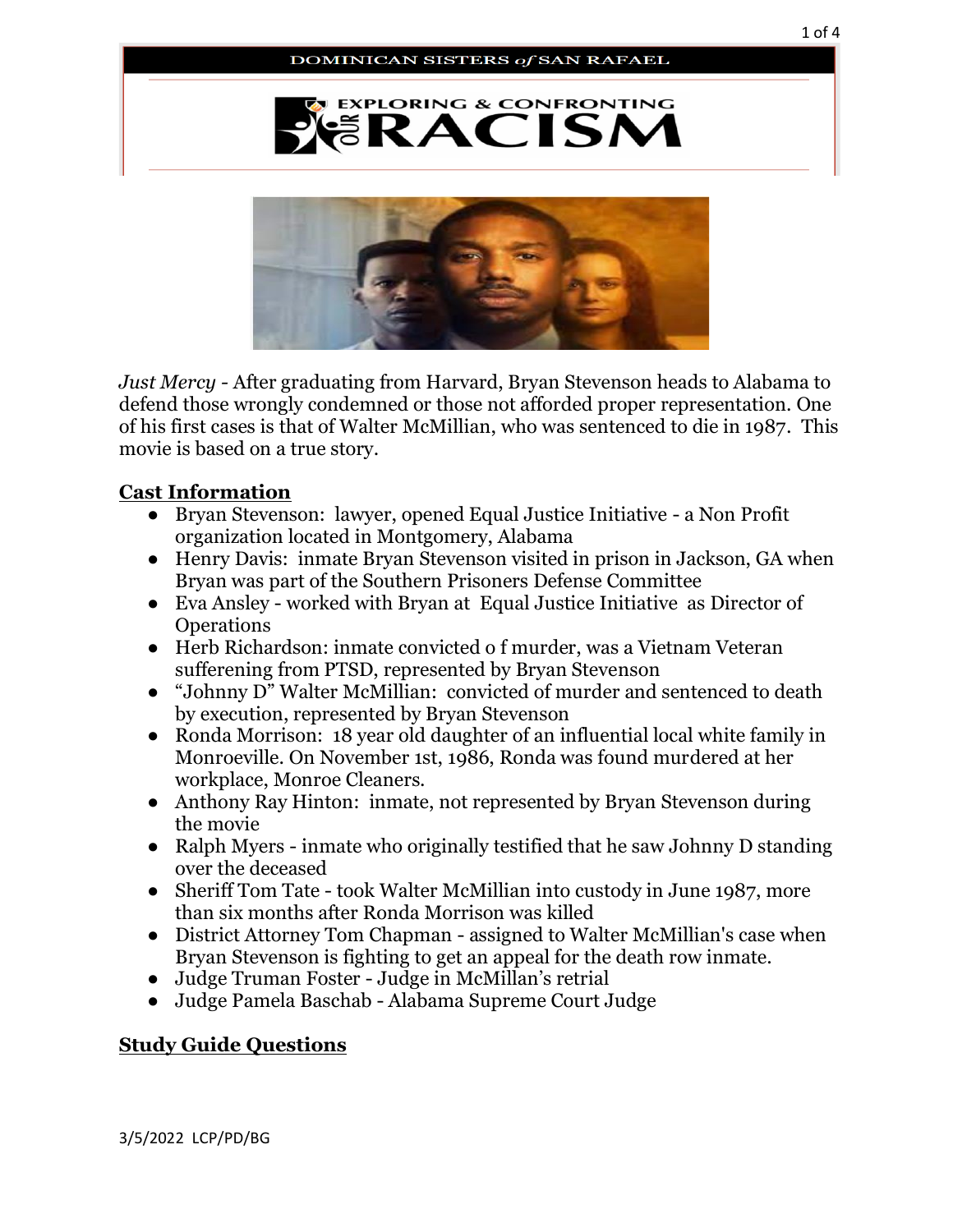

- 1. Share scenes in the film that you found gripping or interesting about an inmate's experience on Death Row and also share why?
- 2. Share a character in the film you empathized with or identified with? If so, why?
- 3. Think about how Starr had to code switch in *The Hate U Give.* Give examples from this film of times when Bryan Stevenson had to code switch and explain why you think he did it.
- 4. Before watching *Just Mercy*, what did you think about the death penalty? Has your sense of it changed? Would you have felt differently about Walter's death sentence if he had been guilty of the crime? Would you feel differently about the death penalty if your family member were the victim of murder? Who has the right to kill another person? What might be an optional punishment for people who commit murder?
- 5. Throughout *Just Mercy* there are many examples of oppression (systemic racism, poverty, lack of mental health services, and others). How might things have turned out differently for the men on death row had they not faced such barriers?
- 6. What can cities do to improve the way they hire and train officers in ethics, cultural awareness, and addressing their racist beliefs?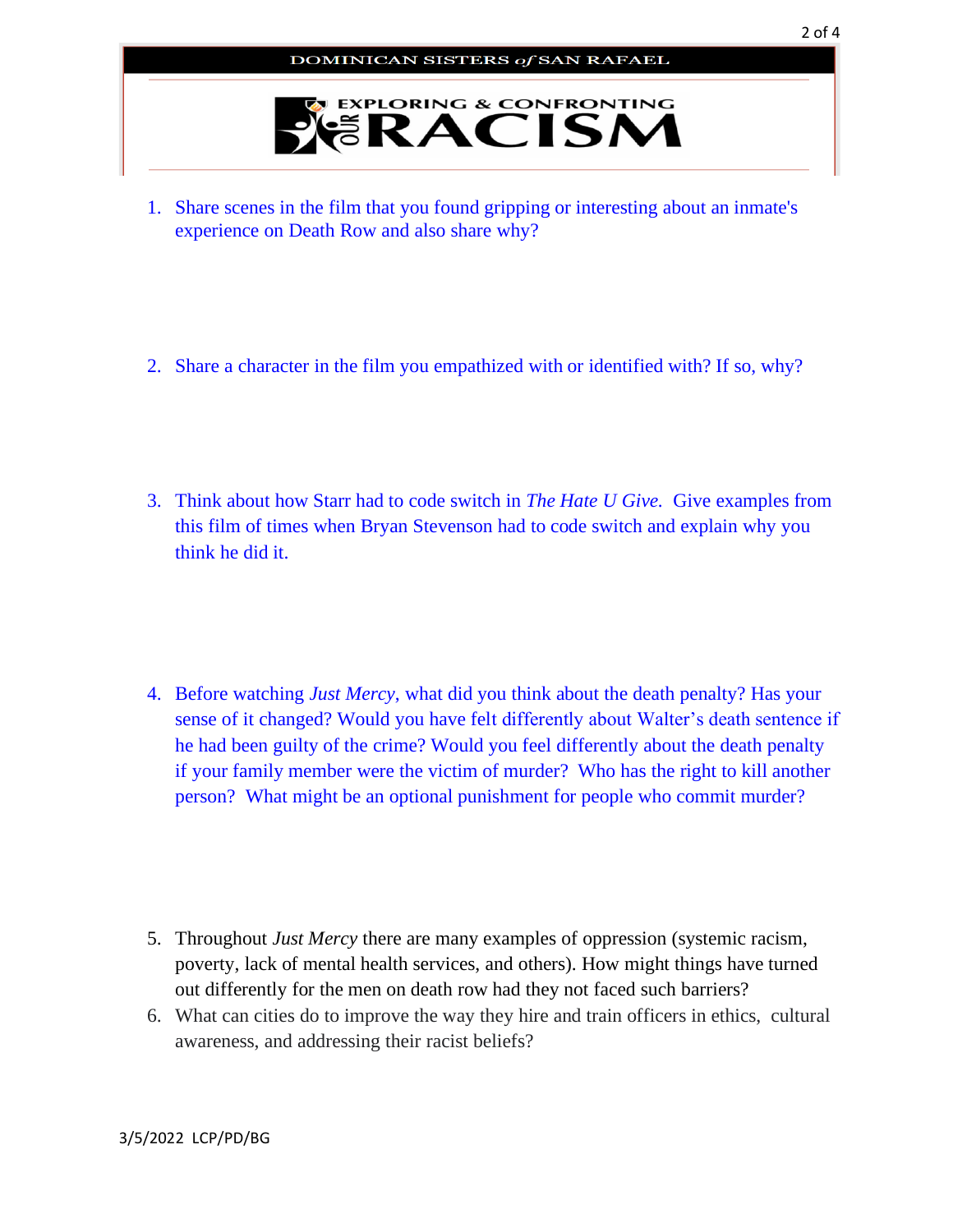

- 7. Why would courts or judges refuse to review new evidence or to grant new trials in light of new information? What might hold them back and what can be done to reverse this hindering stance?
- 8. Monroeville mentioned its hometown hero Harper Lee and her book *To Kill a Mockingbird.* What would you say to a community that simultaneously wrongfully convicted Walter McMillian because of their own prejudice, all the while celebrating Harper Lee's work? Is it ignorance or naiveté? Look around in your backyard to see how you have treated blacks that you have encountered at work, church, or school.

- 9. Near the end of the movie, just before Bryan and Walter are shown seated at the Hearing on the Death Penalty in April 1993, Bryan said he came out of law school with grand ideas but now knows that in order to have change we need to have conviction in our hearts. We have to stay hopeful because hopelessness is the enemy of justice. Bryan said, "Hope allows us to push forward even when the truth is distorted by people in power. It allows us to stand up when they tell us to sit down, and speak when they say be quiet." Share scenes in this movie when Bryan or Eva demonstrated conviction in their hearts. How do you teach others to align their heart to beat for justice?
- 10. Bryan Stevenson said that the character of our nation is determined by how we treat our poor and misfortunate. How would you describe the character of America or California?

## **Additional information and resources related to this movie**

3/5/2022 LCP/PD/BG